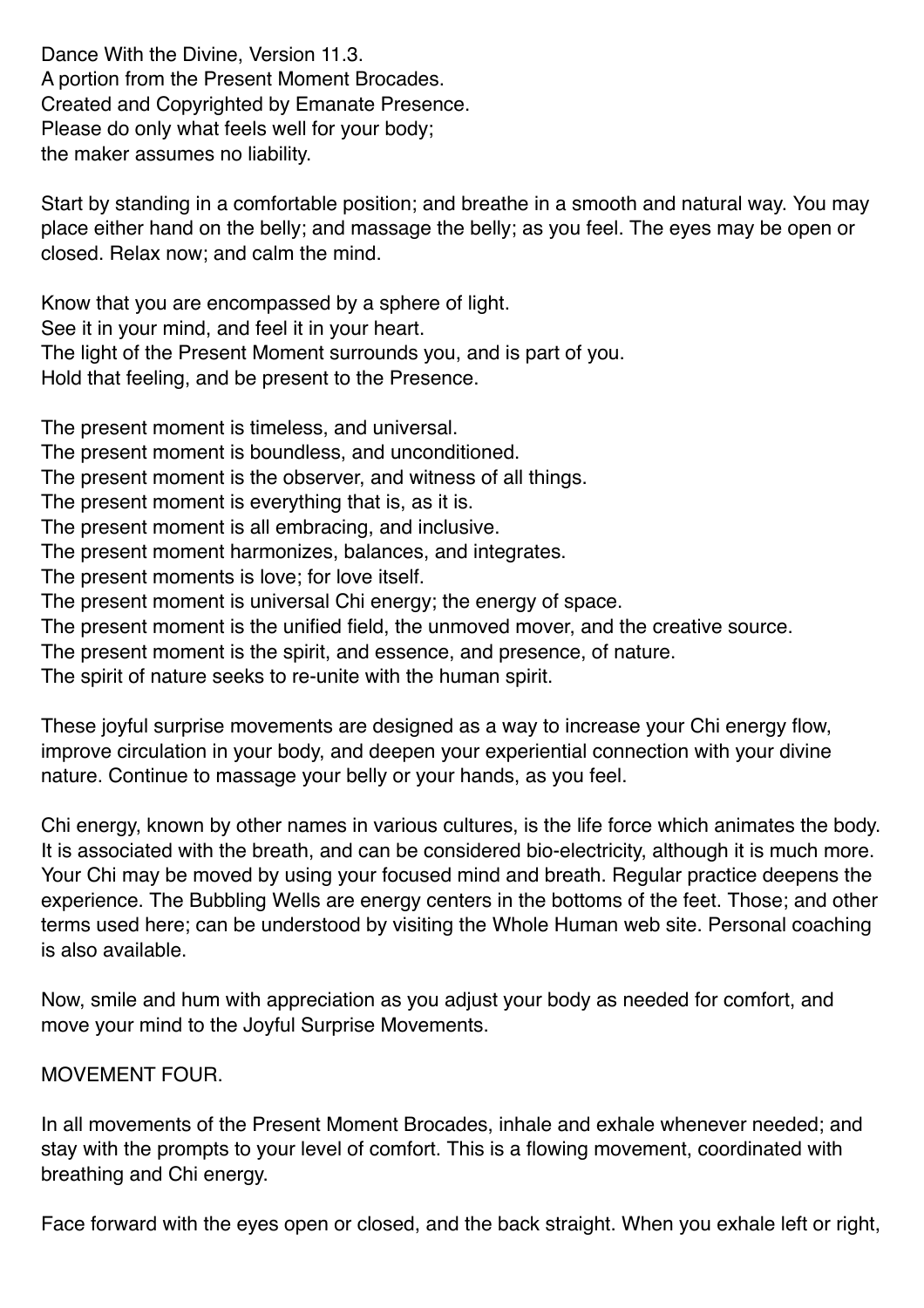sinking your Chi to the center, turn your upper body as though looking behind. The center is an inner still-point, as well as the center of the earth.

When you inhale forward; straighten your legs and lift your body to a standing position. When you put your hands in front of the chest; the palms are up, and the fingertips close or touching. Now, put your hands on your hips, and inhale Chi into your lower belly, the energy sun in the center below the navel.

Exhale slowly left; sinking your Chi down both legs; through the Bubbling Wells; into the stillness of the center. Feel the stillness of the center.

Inhale slowly front; pulling stillness with your Chi up through the Bubbling Wells; up both legs; through your energy sun; and into the sphere around your heart. Smile with appreciation. Exhale slowly right; sinking your Chi down both legs; through the Bubbling Wells; into the stillness of the center. Feel the stillness of the center.

Inhale slowly front; pulling stillness with your Chi up through the Bubbling Wells; up both legs; through your energy sun; and into the sphere around your heart. Place your hands on the kidney area.

Exhale slowly left; sinking your Chi down both legs; through the Bubbling Wells; into the stillness of the center. Feel the stillness of the center.

Inhale slowly front; pulling stillness with your Chi up through the Bubbling Wells; up both legs; through your energy sun; and into the sphere around your heart. Smile with appreciation. Exhale slowly right; sinking your Chi down both legs; through the Bubbling Wells; into the stillness of the center. Feel the stillness of the center.

Inhale slowly front; pulling stillness with your Chi up through the Bubbling Wells; up both legs; through your energy sun; and into the sphere around your heart. Move your hands to the front of the chest.

Exhale slowly left; sinking your Chi down both legs; through the Bubbling Wells; into the stillness of the center. Feel the stillness of the center.

Inhale slowly front; pulling stillness with your Chi up through the Bubbling Wells; up both legs; through your energy sun; and into the sphere around your heart. Smile with appreciation. Exhale slowly right; sinking your Chi down both legs; through the Bubbling Wells; into the stillness of the center. Feel the stillness of the center.

Inhale slowly front; pulling stillness with your Chi up through the Bubbling Wells; up both legs; through your energy sun; and into the sphere around your heart. Place both hands on your heart area, exhale while letting your air escape naturally, adjust your body as needed for comfort, breathe smoothly and regularly, and smile with appreciation.

Know that you are encompassed by a sphere of light. See it in your mind, and feel it in your heart. The light of the Present Moment surrounds you, and is part of you. Hold that feeling, and be present to the Presence.

MOVEMENT EIGHT.

Stand relaxed, with the back straight, place your hands on the hips, and open the eyes. When you put your hands in front of the chest; the palms are up, and the fingertips close or touching.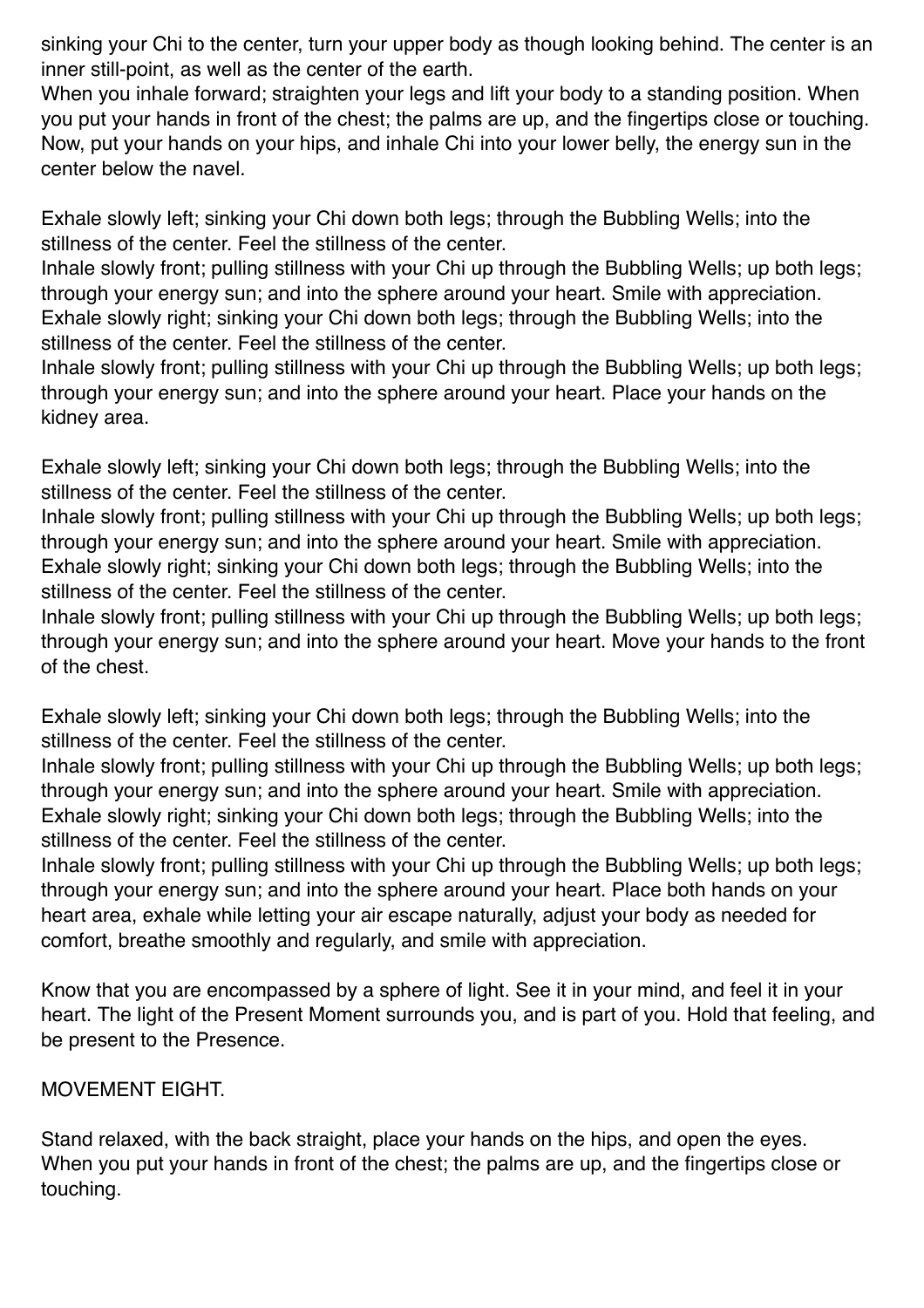Inhale Chi deeply, into your energy sun.

Exhale slowly, and sink your Chi down both legs, through the Bubbling Wells, into the center of the earth.

Feel the stillness of the center.

Inhale the stillness with your Chi; through the Bubbling Wells, up both legs, through your energy sun, and into the sphere around your heart; raising up on your toes and staying as high as you can.

Feel the Present Moment Sphere encompassing you, and the light sphere around your heart. Exhale, sinking your Chi to the Bubbling Wells as you lower your heels to the ground, allowing the air to escape naturally.

Move your hands to the kidney area; breathe smoothly and regularly; and smile with appreciation.

Inhale Chi deeply, into your energy sun.

Exhale slowly, and sink your Chi down both legs, through the Bubbling Wells, into the center of the earth.

Feel the stillness of the center.

Inhale the stillness with your Chi; through the Bubbling Wells, up both legs, through your energy sun, and into the sphere around your heart; raising up on your toes and staying as high as you can.

Feel the Present Moment Sphere encompassing you, and the light sphere around your heart. Exhale, sinking your Chi to the Bubbling Wells as you lower your heels to the ground, allowing the air to escape naturally.

Move your hands to the front of the chest; breathe smoothly and regularly; and smile with appreciation.

Inhale Chi deeply, into your energy sun.

Exhale slowly, and sink your Chi down both legs, through the Bubbling Wells, into the center of the earth.

Feel the stillness of the center.

Inhale the stillness with your Chi; through the Bubbling Wells, up both legs, through your energy sun, and into the sphere around your heart; raising up on your toes and staying as high as you can.

Feel the Present Moment Sphere encompassing you, and the light sphere around your heart. Exhale, sinking your Chi to the Bubbling Wells as you lower your heels to the ground, allowing the air to escape naturally.

Move your body as needed for comfort; breathe smoothly and regularly; and smile with appreciation.

## MOVEMENT NINE.

You may place either hand on the belly; and massage the belly; as you feel. The eyes may be open or closed. Relax now; and calm the mind.

Know that you are encompassed by a sphere of light.

See it in your mind, and feel it in your heart.

The light of the Present Moment surrounds you, and is part of you.

Hold that feeling, and be present to the Presence.